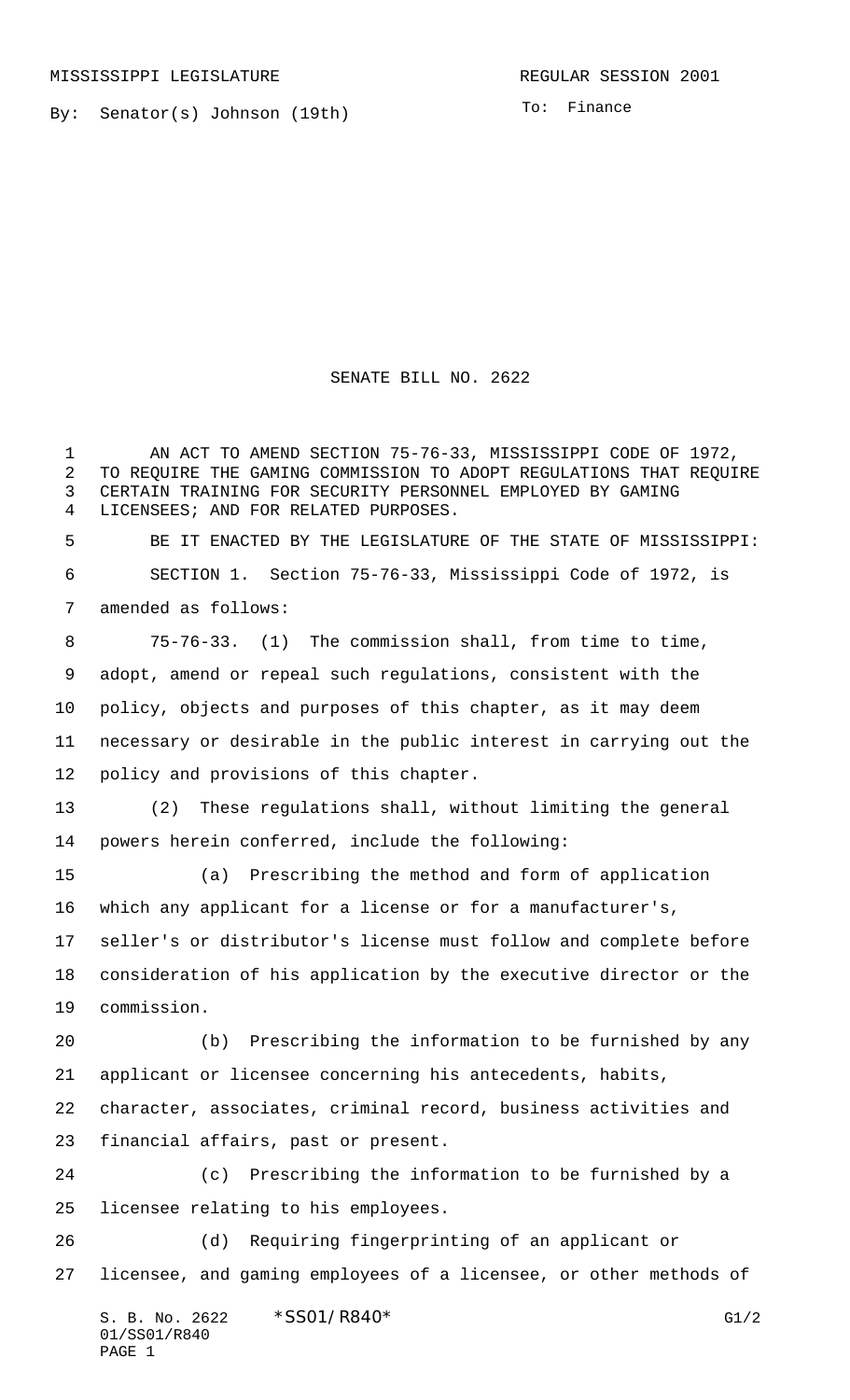identification and the forwarding of all fingerprints taken pursuant to regulation of the Federal Bureau of Investigation.

 (e) Prescribing the manner and procedure of all hearings conducted by the commission or any hearing examiner of the commission, including special rules of evidence applicable thereto and notices thereof.

 (f) Requiring any applicant to pay all or any part of the fees and costs of investigation of such applicant as may be determined by the commission, except that no applicant for an initial license shall be required to pay any part of the fees or costs of the investigation of the applicant with regard to the initial license.

 (g) Prescribing the manner and method of collection and payment of fees and issuance of licenses.

 (h) Prescribing under what conditions a licensee may be deemed subject to revocation or suspension of his license.

 (i) Requiring any applicant or licensee to waive any privilege with respect to any testimony at any hearing or meeting of the commission, except any privilege afforded by the Constitution of the United States or this state.

 (j) Defining and limiting the area, games and devices permitted, and the method of operation of such games and devices, for the purposes of this chapter.

 (k) Prescribing under what conditions the nonpayment of a gambling debt by a licensee shall be deemed grounds for revocation or suspension of his license.

 (l) Governing the use and approval of gambling devices and equipment.

 (m) Prescribing the qualifications of, and the conditions under which, attorneys, accountants and others are permitted to practice before the commission.

S. B. No. 2622 \* SS01/R840\* 01/SS01/R840 PAGE 2